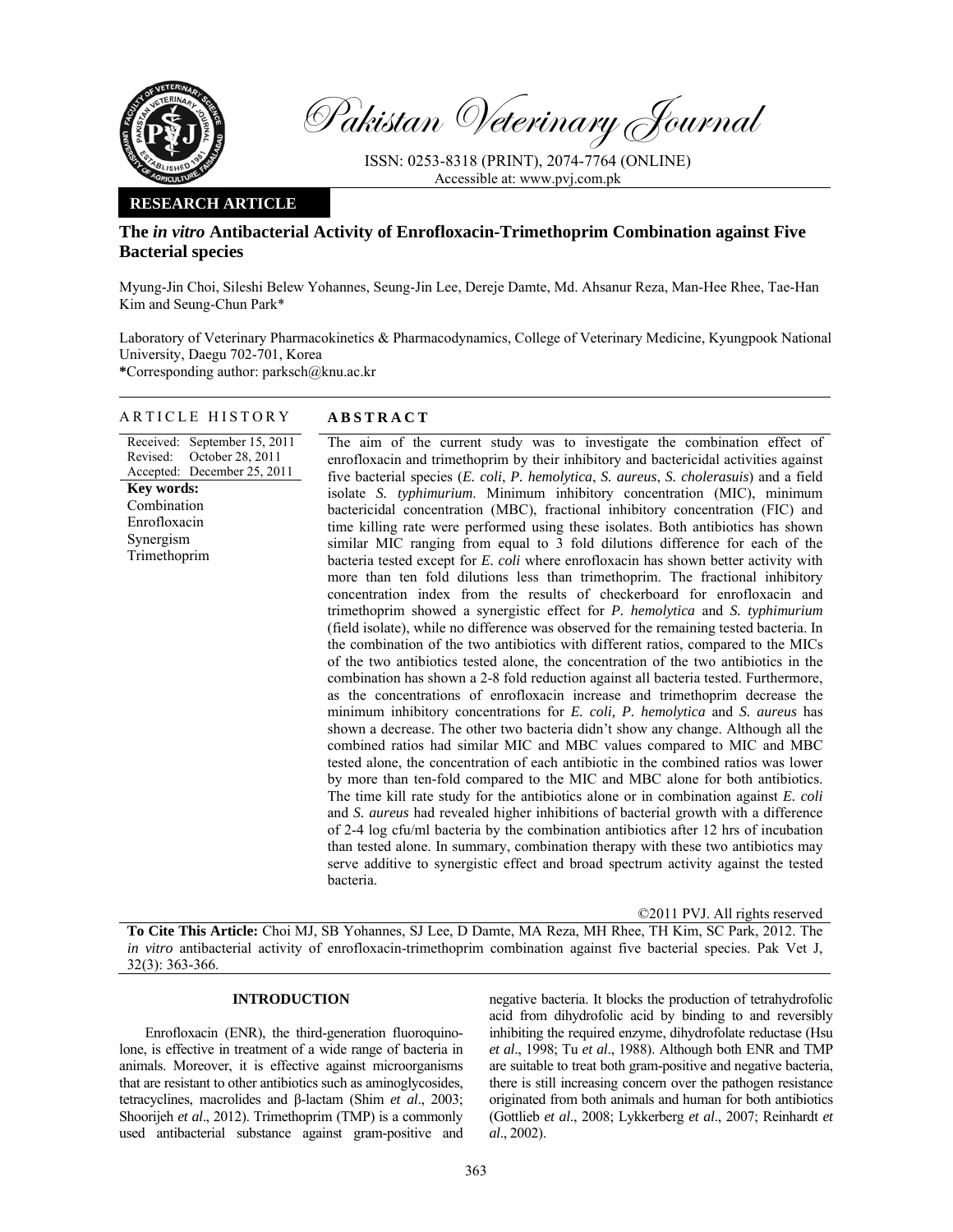The number of antibiotic-resistant bacteria is increasing around the world due to use of antibiotic, (Credito *et al*., 2009). Combined antibiotics of amoxicillin/clavinic, ampicillin/sulbactam, trimetoprim/ sulfadimethoxine,, trimetoprim/sulfonamide, florfenicol/tylosin have been used in veterinary area (Escudero *et al.,* 1996; Fernández-Varón *et al.,* 2005; Kim *et al.,* 2008)*.* 

Combination of ampicillin-aminoglycoside on group B streptococci and glycopeptides and vancomycin on *S. aureus* showed synergistic effects (Aeshlimann *et al*., 2000; Mandal *et al*., 2003). Also, synergism of trimethoprim and ciprofloxacin *in vitro* has been reported (Huovien *et al.*, 1992). However, to use drugs in combination information about their combined efficacy is needed. Therefore, this study was aimed to evaluate combination inhibitory and bactericidal activities of enrofloxacin and trimethoprim against five bacterial species.

#### **MATERIALS AND METHODS**

**Antibiotics and Bacteria:** Standard antibiotics powder of enrofloxacin (ENR) and trimethoprim (TMP) were obtained from Zhejiang Gaabang Pharmaceutical Co., Ltd and Shouguang Fukang Pharmaceutical Co., Ltd China respectively. *S. typhimurium* was isolated from Gyeougsangbuk-do livestock research institute (Korea). Standard bacterial strain *P. hemolytica* (ATCC 55518), *S.cholerasuis* (ATCC 7001), *E. coli* (ATCC 25922) and *S. aureus* (ATCC 29213) were obtained from the Korean Culture Center of Microorganisms (Seoul, Korea).

**Determination of Minimal Inhibitory Concentration (MIC) and Minimum Bactericidal Concentration (MBC):** The MICs of enrofloxacin and trimethoprim alone or in combination for five bacterial species were determined by broth micro dilution method according to NCCLS (National Committee on Clinical Laboratory Standards, USA) guidelines (NCCLS, 2003). Briefly, all tested organisms were cultured on tryptic soya agar plates from beads previously stored at -70˚C and incubated overnight at 37°C. After 24 h, pure colonies of 4 to 5 in number were transferred to 5ml sterile MHB (Mueller Hinton Broth) and incubated over night at 37°C. Serial two-fold dilutions of the antimicrobial agents were prepared in Mueller-Hinton Broth (MHB) in 96-well plates. The standard inocula were prepared by direct suspension in MHB and adjusted with sterile saline until the turbidity matched a 0.5 McFarland standard from the overnight culture. Drug-containing wells were inoculated with the diluted bacterial suspension that gave a final concentration of ∼105 cfu/ml. The 96 well microtiter plate was sealed by paraffin and incubated at  $37^{\circ}$ C for 24 h. The MIC was defined as the lowest concentration of antibiotic that completely inhibited the growth of the organism as detected with the naked eye. To determine the MBC, 100 µl samples from wells with higher than or equal to the MIC were subcultured on Trypticase soy agar plates and incubated overnight at 37° C. A reduction in colony counts by 99.9% from the original inoculum size was considered to represent the MBC. From and above MIC, 100 µl samples was taken and dropped on to Mueller Hinton Agar (MHA, BD, USA) plates and then incubated at 37° C for 18-24 hrs. A concentration at which there was a reduction in colony counts by 99.9% from the original inoculum size was considered to represent the MBC.

**Fractional Inhibitory Concentration (FIC):** Antibiotic combinations were tested by the checkerboard titration method using 96-well micro-titer plates. The fractional inhibitory concentration (FIC) index for combinations of two antimicrobials was calculated according to the following equation:  $\sum FIC = FIC_A + FIC_B = (C_A/MIC_A) + (C_B/MIC_B)$ where  $MIC<sub>A</sub>$  and  $MIC<sub>B</sub>$  are the MIC of drug A and B alone, respectively and  $C_A$  and  $C_B$  are the concentrations of the drugs in combination, respectively. Drug-drug interaction was considered synergistic if the FIC index  $\leq$  0.05, indifference if the FIC index was >0.5 and ≤4 and antagonistic if FIC index is > 4.

**Time-kill rate:** The time-kill analysis study was performed with *E. coli* and *S. aureus.* Drug concentrations of 0.5 x, 1 x and 2 x MIC in 10 ml MBH (Mueller Hinton broth) were prepared in glass culture tubes. Aliquots of exponentially growing cultures  $(5 \times 10^8 \text{ colony forming units } / \text{ml})$  were inoculated in to the prepared antimicrobial agents containing broth. Before and at 1, 3, 6, 9, 12, and 24 h after incubation at 37°C, 50 µl bacterial suspension from the different MIC concentrations was taken and subjected to 10-fold serial dilutions in saline. And, 100µl of the suspension was plated onto agar plates to obtain viable colonies. The control experiment consisted of plating cultures of  $5X10^5$  CFU/ml without antibiotics. Synergy was defined as  $\geq 2 \log_{10} CFU/ml$ reductions after 24 h of incubation with the combined drug, in comparison with the most active drug alone; antagonism was defined as  $\geq 2 \log_{10}$ CFU/ml increases after 24 h of incubation with the combined drug, compared to the level of killing of the most active drug alone.

#### **RESULTS**

**Minimal Inhibitory Concentration (MIC) and Minimum Bactericidal Concentration:** The results of the MICs and MBCs of ENR and TMP are summarized in Table 1. Both antibiotics has shown similar MIC ranging from equal to 3 fold dilutions difference for each of the bacteria tested except for *E. coli* where ENR has shown better activity with more than 10 fold dilutions less than TMP. However, for all tested bacteria, higher bactericidal activity was observed by ENR with less than 4 folds dilution than TMR except for *P. hemolytica* which showed equal MBC.

**Fractional Inhibitory Concentration (FIC):** The FIC index from the results of checkerboard for ENR and TMP showed a synergistic effect for *P. hemolytica* and *S. typhimurium* (field isolate), indifference for the remaining tested bacteria (Table 2).

**MIC and MBC of Enrofloxacin-Trimethoprim Combination at different ratio:** The MICs of combined antibiotic results at three different ratios (1:3, 3:7 and 2: 3) are summarized in Table 3. As the concentrations of ENR increase and TMP decrease the MICs for *E. coli, P. hemolytica* and *S. aureus* for the combination has shown a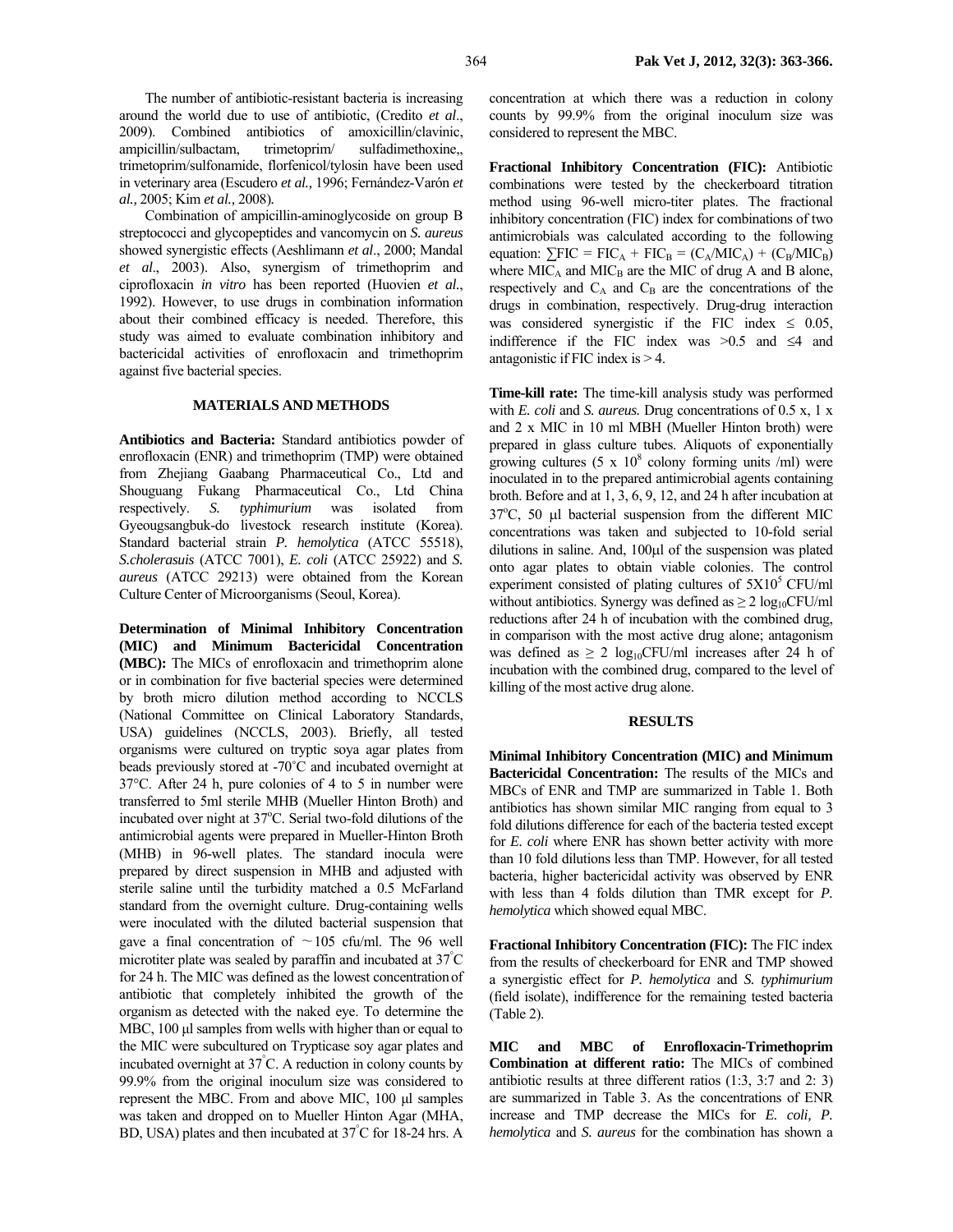decrease. The other two bacteria didn't show any change. Compared to the MICs of the two antibiotic tested alone, the concentration of the two antibiotic in the combination has shown a 2-8 fold reduction in the five bacteria tested. The MBC has shown similar activity with no or less than two fold dilution difference among the different ratio of the antibiotic combination for the tested bacteria.

**Time-Kill Study:** After 9-12 h of incubation at 0.5 x MIC of ENR, TMP and ET37 an exponential re-growth of the bacterial species was observed (Fig 1A). On the other hand at 1 x and 2 x MIC the re-growth was not observed for the combined ET37 antibiotic (Fig. 1 B and C) showing a synergistic activity between the two drugs.

In the time kill study 2-4 fold differences in log CFU/ml were observed against *E. coli,* and *S. aurous* at 1x and 2x MIC after 12 h and 24 h of incubation. *S. aurous* had shown more susceptibility than *E. coli* for all antibiotics tested.

**Table 1:** Minimum inhibitory concentration (MIC) and minimum bactericidal concentration (MBC) of trimethoprim and enrofloxacin

|                                                            | $\epsilon$            | ٠          |              |     |  |
|------------------------------------------------------------|-----------------------|------------|--------------|-----|--|
| Organism                                                   | Concentration (µg/ml) |            |              |     |  |
|                                                            | Enrofloxacin          |            | Trimethoprim |     |  |
|                                                            | MIC                   | <b>MBC</b> | MIC          | MBC |  |
| E. coli<br>(ATCC 25922)                                    | 0.015625              | 0.0156     | 0.5          | 8   |  |
| P. hemolytica<br>(ATCC 55518)                              | 0.25                  | 0.5        | 0.0625       | 0.5 |  |
| S. aureus<br>(ATCC 29213)<br>S. cholerasuis<br>(ATCC 7001) | 0.25                  | 0.5        |              | 16  |  |
|                                                            | 0.0625                | 0.125      | 0.0625       | 4   |  |
| S. typhimurium<br>(field isolated.)                        | 16                    | 32         | 64           | 128 |  |

**Table 2:** *In vitro* interaction between enrofloxacin and trimethoprim against test bacteria

| Organism                           |              | Enrofloxacin Trimethoprim | Enrofloxacin/<br>Trimethoprim FIC index |      |
|------------------------------------|--------------|---------------------------|-----------------------------------------|------|
|                                    | $(\mu$ g/ml) | $(\mu$ g/ml)              | $(\mu g/ml)$                            |      |
| $E_{i}$ coli<br>(ATCC 25922)       | 0.015        | 1.00                      | 0.02/0.02                               | 1.35 |
| P. hemolytica<br>(ATCC 55518)      | 0.25         | 0.06                      | 0.06/0.01                               | 0.41 |
| S. aureus<br>(ATCC 29213)          | 0.25         | 2.00                      | 0.13/0.5                                | 0.77 |
| S. cholerasuis<br>(ATCC 7001)      | 0.015        | 0.50                      | 0.01/0.25                               | 1.17 |
| S. typhimurium<br>(field isolates) | 32.00        | 128.00                    | 16/1                                    | 0.50 |

**Table 3:** Minimum inhibitory concentration and minimum bactericidal concentration of trimethoprim and enrofloxacin combination at different ratio

| Organism                            |            | Concentration (µg/ml) |                        |                                |                 |            |  |  |
|-------------------------------------|------------|-----------------------|------------------------|--------------------------------|-----------------|------------|--|--|
|                                     | $E25+T75$  |                       | E30+T70                |                                | E40+T60         |            |  |  |
|                                     | <b>MIC</b> | <b>MBC</b>            | <b>MIC</b>             | <b>MBC</b>                     | <b>MIC</b>      | <b>MBC</b> |  |  |
| $E$ coli<br>(ATCC 25922)            | 0.0625     |                       |                        | 0.0625 0.03125 0.03125 0.03125 |                 | 0.0625     |  |  |
| P. hemolytica<br>(ATCC 55518)       | 0.5        |                       | 0.25                   | 0.25                           | 0.125           | 0.25       |  |  |
| S. aureus<br>(ATCC 29213)           | 0.5        | 0.5                   | 0.25                   | 0.5                            | 0.25            | 0.5        |  |  |
| S. cholerasuis<br>(ATCC 7001)       |            |                       | 0.03125 0.0625 0.03125 |                                | 0.03125 0.03125 | 0.03125    |  |  |
| S. typhimurium<br>(field isolated.) | 32         | $\geq 64$             | 32                     | $\geq 64$                      | 32              | $\geq 64$  |  |  |



**Fig. 1:** Time-kill analysis of *E. coli* and *S. aureus* in the presence of the antibiotics at 1/2 ⅹ MIC (A), 1xMIC (B), 2xMIC(C).

## **DISCUSSION**

After determining the MICs and MBCs of ENR and TMP (Table 1) using five bacteria, we assessed the importance of the bacterial-species and concentration on the activities of these antibiotics. Under our standard conditions ( about  $10^5$  CFU/ml) and on a molar basis, the MIC of ENR was equal to that of TMP for *S. cholerasuis* while for *S. typhimurium, S. aureus* and *P. hemolytica*  showed a similar MIC 2-3 fold dilution less for ENR. E. coli show an exceptionally very high susceptibility to ENR with more than 15 fold dilution lesser than TMP under the same conditions. At the same time the MBCs for ENR showed less than 3 fold dilutions for all the bacteria tested except for *P. hemolytica* which showed equal MBC for both antibiotics. These results suggest better efficacy of the ENR than that of the TMPs when given alone in the tested bacteria. Furthermore the MICs of ENR and TMP observed in the current study alone were similar compared to the report by Lee and Lee (2007) for *S. typhimarium* and *E. coli* by ENR. This also coincides with the expectation from the perspectives of mechanism of action in that the antibacterial activity of ENR is bacteriostatic agent and TMP bactericidal.

The Checkerboard method used to analyze the combined effect of the two bactericidal and bacteriostatic antibiotics, also revealed synergistic for two isolates and indifferent interaction for the remaining tested bacteria. The synergistic effect observed only for the two bacteria tested was less than expected. This might be due to the